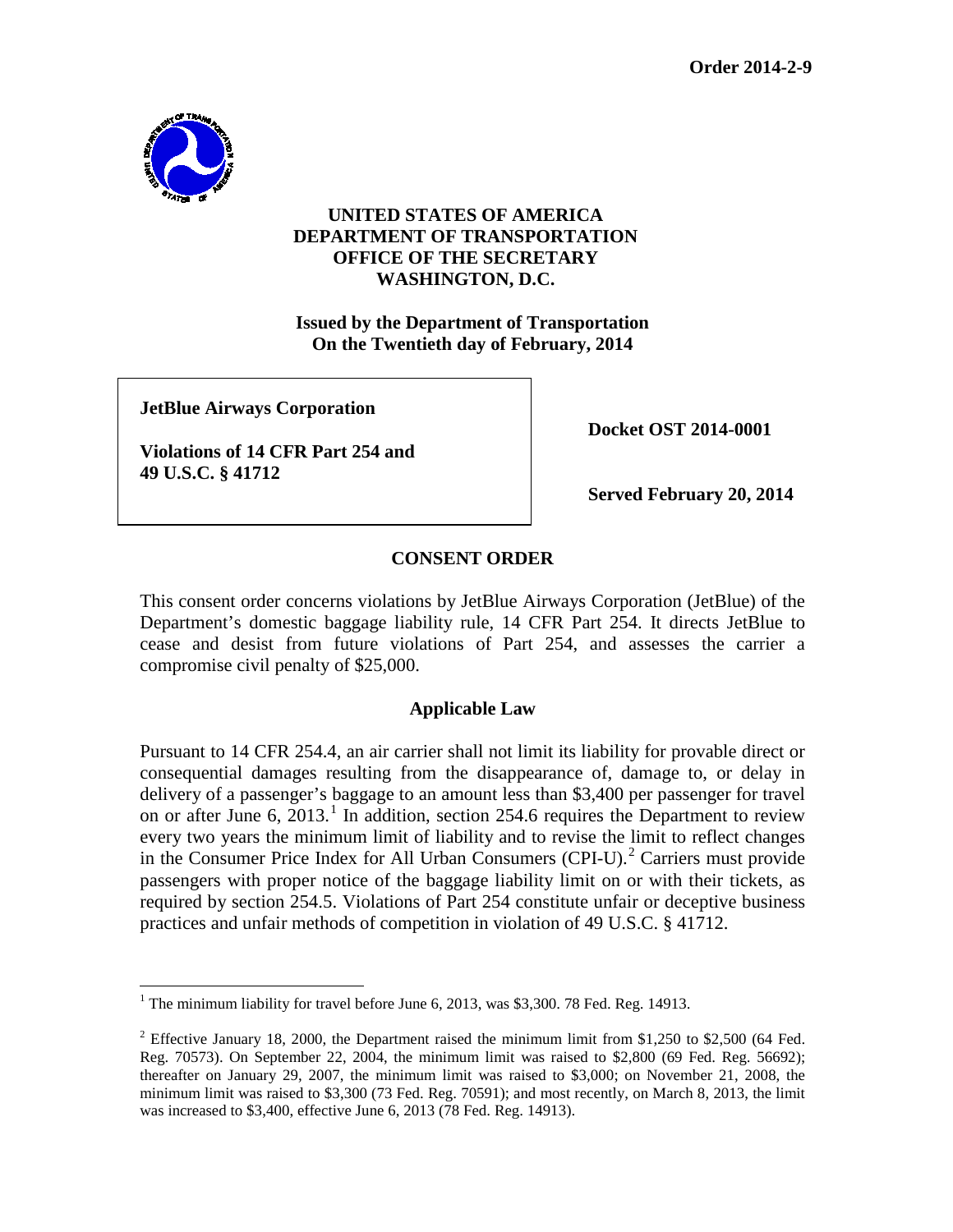### **Facts and Conclusions**

In August 2013, the Office of Aviation and Enforcement Proceedings (Enforcement Office) learned that JetBlue was dispensing boarding passes from its kiosks which stated on the back of the pass that the limit on domestic baggage liability was \$2,500, the liability limit in effect between January 2000 and October 2004. Specifically, the Enforcement Office determined that out of JetBlue's seventy nine airport stations, forty four stations had JetBlue-owned kiosks, and it was those kiosks that were printing boarding passes with the outdated baggage liability limit. The outdated amount was found only on the back of JetBlue's boarding passes and not on electronic tickets and other documents that disclosed the baggage liability limit. As described above, in accordance with section 254.5, carriers are required to provide passengers with the proper notice of the baggage liability limit on or with their tickets. By providing outdated information to passengers, JetBlue violated 14 CFR 254.5 and 49 U.S.C. § 41712.

#### **Mitigation**

In mitigation, JetBlue states that it takes its regulatory responsibilities very seriously. JetBlue states that each of its passengers were informed of the correct limit on liability for baggage claims through its email ticket confirmations, which contained the correct liability limit, and in addition its contract of carriage stated the accurate limit. While the information contained on the back of the boarding passes was outdated, JetBlue complied with the requirements of 14 CFR Part 254 by providing the correct liability limits through its email confirmation and its contract of carriage. To its knowledge, JetBlue states that no passenger's recovery for lost luggage was ever limited as stated in the outdated boarding passes, and that its policy is, and always has been, to apply the correct limit. JetBlue also states that it has removed the outdated boarding passes from circulation and is currently in full compliance with Part 254.

#### **Decision**

The Enforcement Office has carefully considered the information provided by JetBlue, but continues to believe enforcement action is warranted. The Enforcement Office and JetBlue have reached a settlement of this matter in order to avoid litigation. Without admitting the violations described above, JetBlue consents to the issuance of this order to cease and desist from future violations of 14 CFR Part 254 and 49 U.S.C. § 41712, and to the assessment of \$25,000 in compromise of potential civil penalties otherwise due and payable pursuant to 49 U.S.C. § 46301.

The compromise assessment is appropriate considering the nature and extent of the violations described herein and serves the public interest. It establishes a strong deterrent to future similar unlawful practices by JetBlue and other sellers of air transportation.

This order is issued under the authority contained in 49 CFR Part 1.